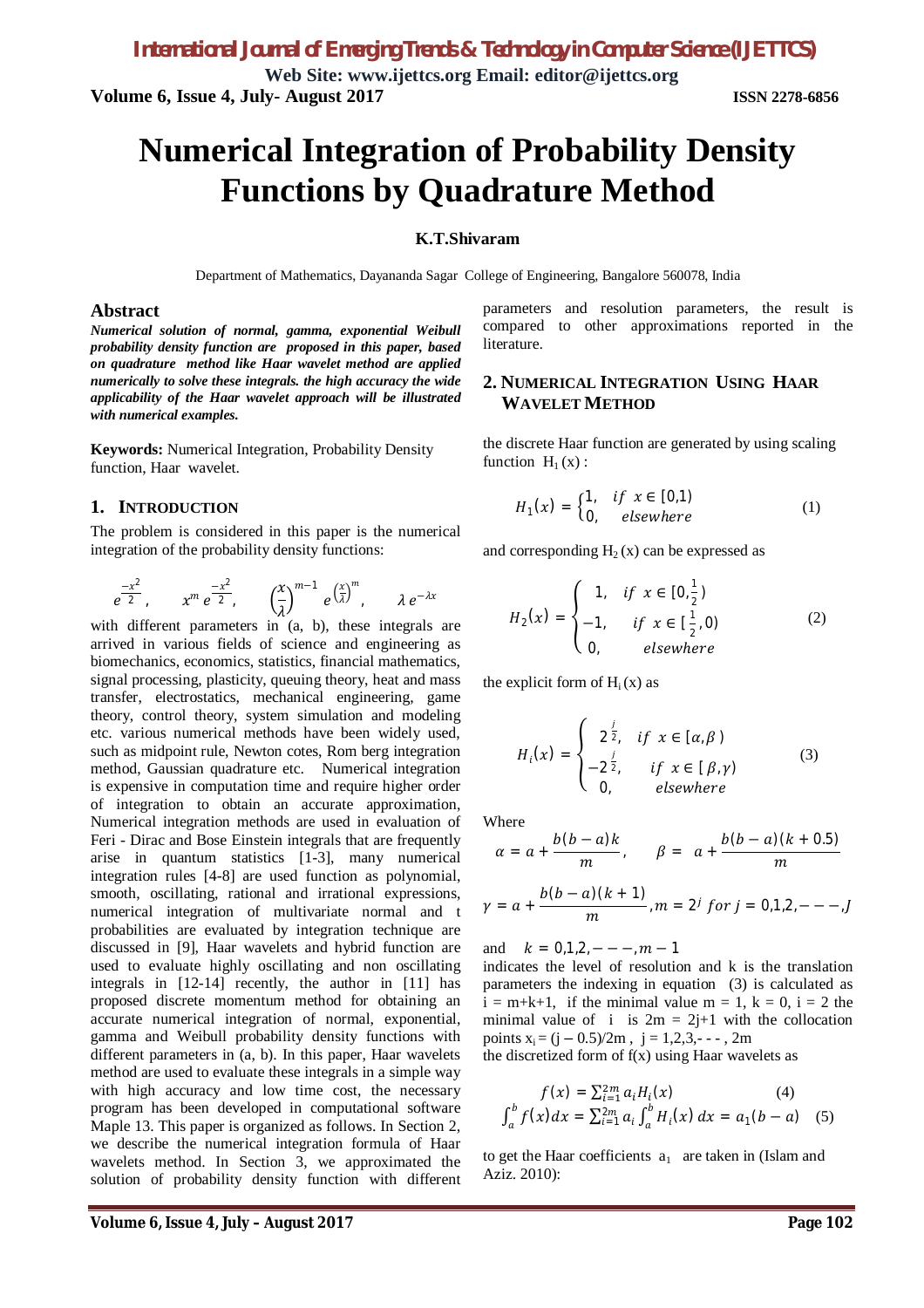## *International Journal of Emerging Trends & Technology in Computer Science (IJETTCS)*

1.187998864 1.187998444

**Web Site: www.ijettcs.org Email: editor@ijettcs.org**

## **Volume 6, Issue 4, July- August 2017 ISSN 2278-6856**

$$
a_1 = \frac{1}{2M} \sum_{i=1}^{2m} f\left(a + \frac{(b-a)(k-0.5)}{2M}\right) \tag{6}
$$

rearranging equation (5) as

$$
\int_{a}^{b} f(x)dx = \frac{(b-a)}{2M} \sum_{i=1}^{2m} f(a + \frac{(b-a)(k-0.5)}{2M}) \quad (7)
$$

#### **3. NUMERICAL RESULTS**

we have computed the numerical integration of probability density function with different parameters (a, b) by Haar wavelet method and compare our results with that of results given in reference [11], results are tabulated in Table.1-6. and also plotted relative error verses resolution parameter n in Figure.1, we observe that resolution parameter n increases and relative error decreases. the Haar wavelet method uses significantly less cpu time, this becomes more prominent to reach a desired accuracy.

**Table 1:**  $k1 = f(x) = e^{\frac{-x^2}{2}}$  $\overline{2}$ ; a = 0; b = 2 the exact value of the integral with 8 digits accuracy is 1.19628801

| n   | computed    | results given in   | Abs. error  |
|-----|-------------|--------------------|-------------|
|     | results     | [11] with $M =$    |             |
|     |             | $5, k = 5, N = 40$ |             |
| 2   | 1.199085682 | 1.19628969         | 0.002797672 |
| 5   | 1.196738600 |                    | 0.00045059  |
| 10  | 1.196400760 |                    | 0.00011275  |
| 20  | 1.196316206 |                    | 2.8196E-05  |
| 50  | 1.196292524 |                    | 4.514E-06   |
| 100 | 1.196289141 |                    | 1.131E-06   |
| 200 | 1.196288294 |                    | 2.84E-07    |
| 400 | 1.196288084 |                    | 7.4E-08     |
|     |             | $\mathcal{L}$      |             |

**Table 2:**  $k2 = f(x) = e^{\frac{-x^2}{2}}$  $\overline{2}$ ; a = 0; b = 3 the exact value of the integral with 8 digits accuracy is 1.24993045

| n   | computed    | results given in    | Abs. error  |
|-----|-------------|---------------------|-------------|
|     | results     | [11] with $M =$     |             |
|     |             | 5, $k = 10$ , $N =$ |             |
|     |             | 40                  |             |
| 2   | 1.250636175 | 1.24993063          | 0.000705545 |
| 5   | 1.250053457 |                     | 0.000122827 |
| 10  | 1.249961566 |                     | 3.0936E-05  |
| 20  | 1.249938246 |                     | 7.616E-06   |
| 50  | 1.249931694 |                     | 1.064E-06   |
| 100 | 1.249930757 |                     | 1.27E-07    |
| 200 | 1.249930523 |                     | 1.07E-07    |
| 400 | 1.249930464 |                     | 1.4E-08     |

**Table 3:**  $k3 = f(x) = x^m e^{\frac{-x^2}{2}}$  $\overline{a}$ ;  $a = 0$ ,  $b = 2$ ,  $m = 3$ : the exact value of the integral with 5 digits accuracy is 1.18799

| n | computed<br>results | results given in<br>[11] with $M =$<br>5, $k = 10$ , $N =$<br>20 | Abs. error |
|---|---------------------|------------------------------------------------------------------|------------|
|   | 1.206014190         | 1.18799                                                          | 0.01802419 |

| 1.188885647 | 0.000895647 |
|-------------|-------------|
| 1.188213557 | 0.000223557 |
| 1.188044671 | 5.4671E-05  |
| 1.187997323 | 7.323E-06   |
| 1.187990554 | 5.54E-07    |

**Table 4:**  $k4 = f(x) = x^m e^{\frac{-x^2}{2}}$  $\overline{a}$ ,  $a = 0, b = 4, m = 3$  the exact value of the integral with 5 digits accuracy is 1.99396

| n   | computed    | results given in    | Abs. error  |
|-----|-------------|---------------------|-------------|
|     | results     | [11] with $M =$     |             |
|     |             | 5, $k = 10$ ; $N =$ |             |
|     |             | 20                  |             |
| 2   | 1.98631746  | 1.99396             | 0.00764254  |
| 5   | 1.994216868 |                     | 0.000256868 |
| 10  | 1.99406523  |                     | 0.00010523  |
| 20  | 1.993989956 |                     | 2.9956E-05  |
| 50  | 1.993966303 |                     | 6.303E-06   |
| 100 | 1.993962835 |                     | 2.835E-06   |
| 200 | 1.99396196  |                     | 1.96E-06    |
| 400 | 1.993961747 |                     | 1.747E-06   |

**Table 5:**  $k5 = f(x) = \frac{x}{2}$  $\left(\frac{x}{\lambda}\right)^{m-1}e^{\left(\frac{x}{\lambda}\right)^m}$ ,  $a = 0$ ,  $b = 4$ ,  $m = 3$ and  $\lambda = 4$ : the exact value of the integral with 5 digits accuracy is 0.84283

| n   | computed    | results given in    | Abs. error  |
|-----|-------------|---------------------|-------------|
|     | results     | $[11]$ with M =     |             |
|     |             | 5, $k = 10$ , $N =$ |             |
|     |             | 20                  |             |
| 2   | 0.846810192 | 0.84283             | 0.003980192 |
| 5   | 0.843444314 |                     | 0.000614314 |
| 10  | 0.842980930 |                     | 0.00015093  |
| 20  | 0.842865747 |                     | 3.57472E-05 |
| 50  | 0.842833544 |                     | 3.5436E-06  |
| 100 | 0.842828945 |                     | 1.0551E-06  |
| 200 | 0.842827795 |                     | 2.2047E-06  |
| 400 | 0.842827507 |                     | 2.4926E-06  |

**Table 6:**  $k6 = f(x) = \lambda e^{-\lambda x}$ ,  $a = 0$ ,  $b = 2$  and  $\lambda = 3$ : the exact value of the integral with 5 digits accuracy is 0.99752

| n              | computed     | Exact value | Abs. error  |
|----------------|--------------|-------------|-------------|
|                | results      |             |             |
| $\mathfrak{D}$ | 0.9097965623 | 0.99752     | 0.087723438 |
| 5              | 0.9827140613 |             | 0.014805939 |
| 10             | 0.9937903394 |             | 0.003729661 |
| 20             | 0.9965866850 |             | 0.000933315 |
| 50             | 0.9973716358 |             | 0.000148364 |
| 100            | 0.9974838415 |             | 3.61585E-05 |
| 200            | 0.9975118964 |             | 8.1036E-06  |
| 400            | 0.9975189103 |             | 1.0897E-06  |

8.864E-06 8.444E-06